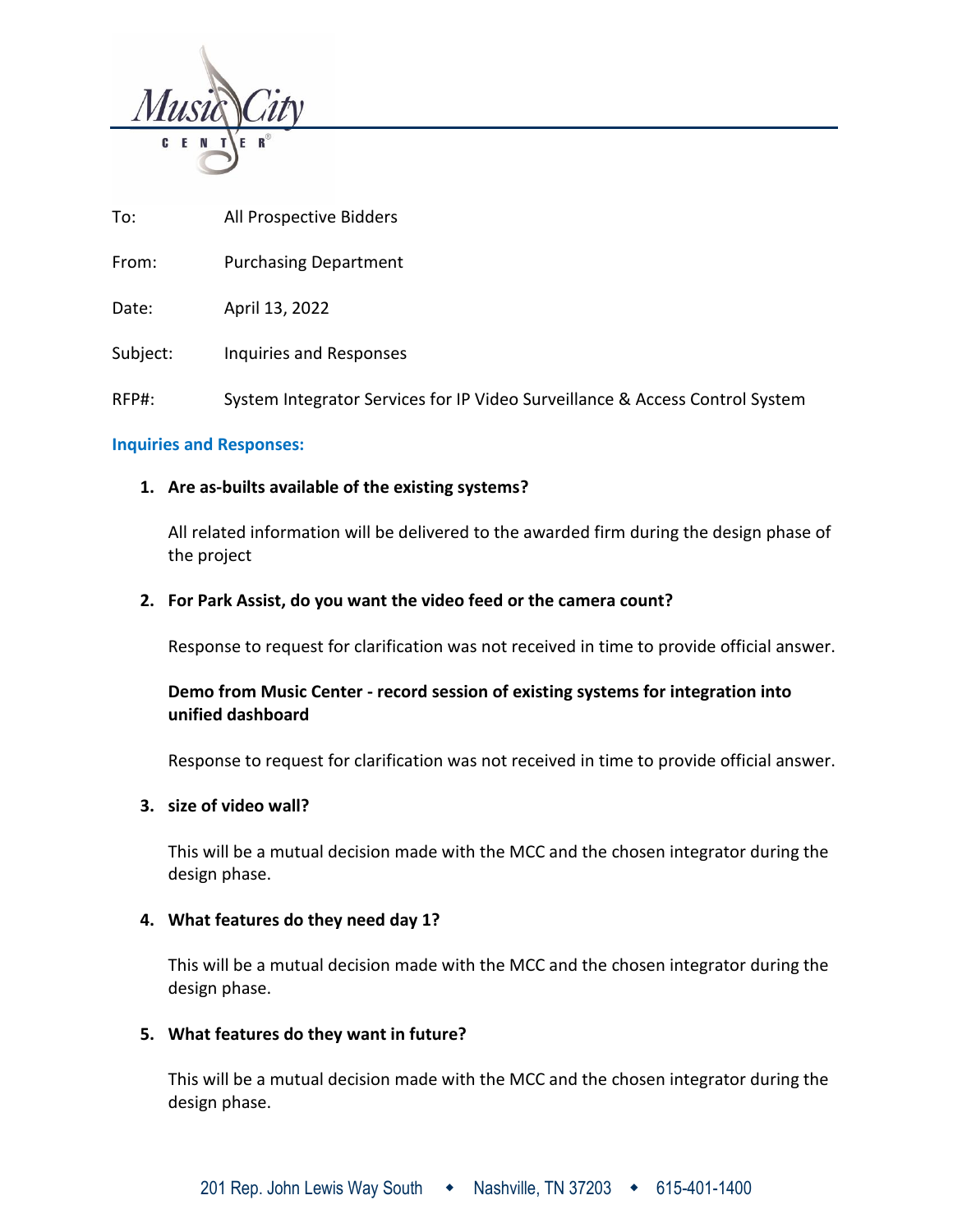## **6. Do they need integration into metal detectors/Xray monitors?**

This will be a mutual decision made with the MCC and the chosen integrator during the design phase.

## **7. Do they need thermal camera's for security or COVID tracking?**

This will be a mutual decision made with the MCC and the chosen integrator during the design phase.

# **8. What type of integration are they looking for between the camera system and ISS 24x7?**

This will be a mutual decision made with the MCC and the chosen integrator during the design phase.

# **9. What type of integration are they looking for between the camera system and Park Assist?**

This will be a mutual decision made with the MCC and the chosen integrator during the design phase.

## **10. Is Park Assist Currently being used?**

Yes, as a standalone system

# **11. What type of integration are they looking for between the Camera system and the Access Control?**

This will be a mutual decision made with the MCC and the chosen integrator during the design phase.

# **12. Can you provide a list of Model #'s and Part#'s for all current cameras?**

All related information will be delivered to the awarded firm during the design phase of the project.

# **13. How are the 6 remote monitoring stations connected back to the Command Center? Private Fiber? Internet? Cellular?**

All related information will be delivered to the awarded firm during the design phase of the project.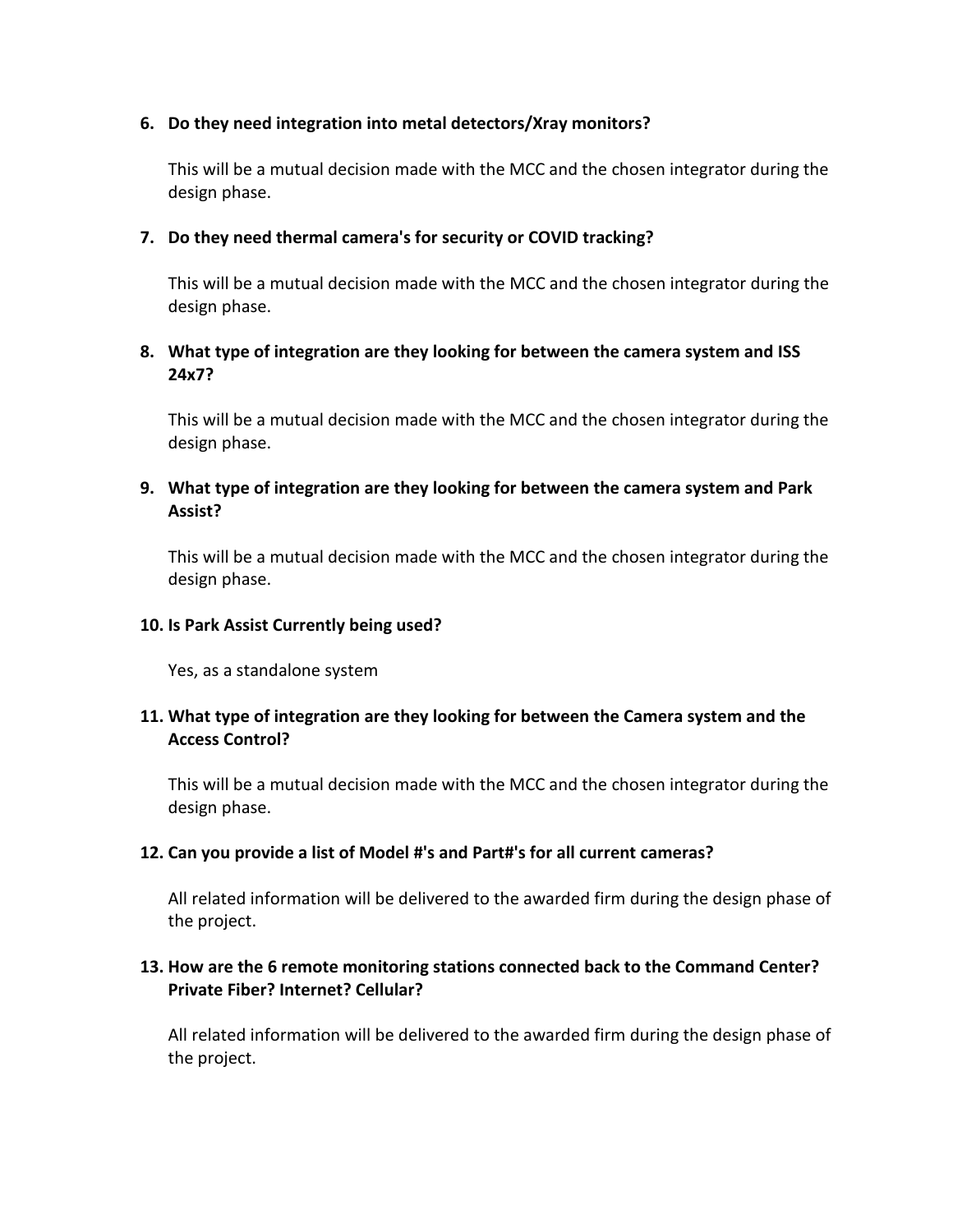# **14. Is there a current inventory of what iSTAR Controllers, Input Moduls, Output Modules are currently in place?**

All related information will be delivered to the awarded firm during the design phase of the project.

**15. Are the locations of where all of the iSTAR Controllers, Input Moduls, Output Modules known?** 

All related information will be delivered to the awarded firm during the design phase of the project.

#### **16. Please elaborate on Dwell Time Monitoring?**

The length of time someone might spend in a given area

**17. The RFP document states that the vendor must complete the List of Proposed Diversified Businesses (See Exhibit D) and submit the Exhibit with the Diversity Plan. There was no Exhibit D included in the document. Please provide Exhibit D which the vendor is required to complete.**

Exhibit D has been uploaded to the site

# **18. Can a listing of city/metro and state approved minority/small business contractors be provided?**

Please email [mccpurchasing@nashvillemcc.com](mailto:mccpurchasing@nashvillemcc.com) with the specific scope of work in which you would like a listing of DBE's.

#### **19. When is the anticipated date to award an integrator a contract for this RFP?**

The anticipated date to award will be no later than June 2022

### **20. Once awarded, what is the anticipated design timeline?**

This will be a mutual decision made with the MCC and the chosen integrator during the design phase.

## **21. Once Design is complete, what is the anticipated timeline to convert current system to new systems and to add additional devices/solutions throughout the campus?**

This will be a mutual decision made with the MCC and the chosen integrator during the design phase.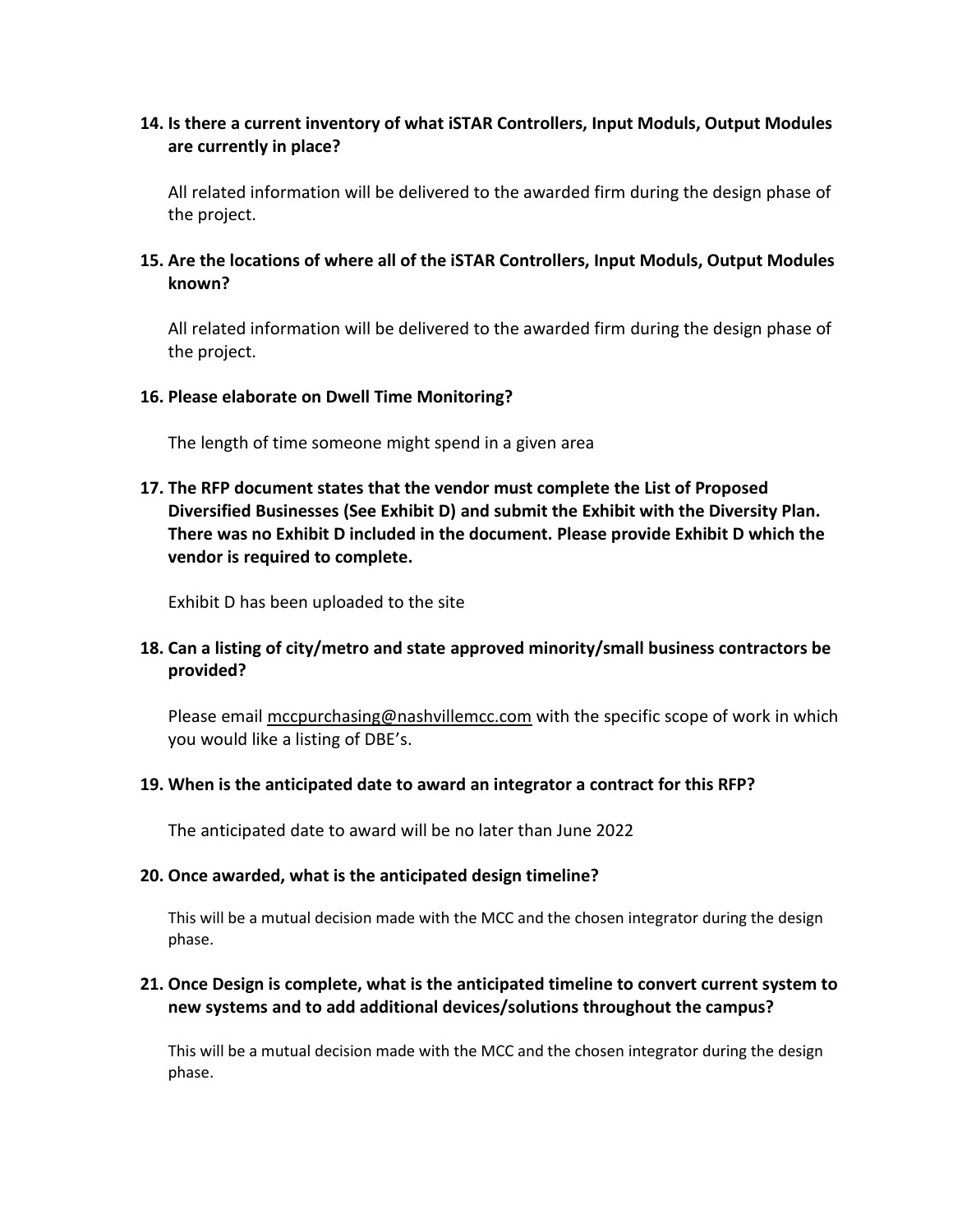## **22. What cabling infrastructure solution is preferred by MCC? (Panduit? CommScope?)**

This will be a mutual decision made with the MCC and the chosen integrator during the design phase.

## **23. What network switch components are preferred by MCC? (Cisco? Aruba?)**

This will be a mutual decision made with the MCC and the chosen integrator during the design phase.

### **24. Has there been any consideration of leveraging cloud-based resources?**

This will be a mutual decision made with the MCC and the chosen integrator during the design phase.

## **25. Has the facility been plagued with any component/network failures to date?**

All related information will be delivered to the awarded firm during the design phase of the project.

# **26. Are all exterior mounted components utilizing edge based transient voltage spike protection?**

All related information will be delivered to the awarded firm during the design phase of the project.

### **27. How many positionable cameras are currently installed?**

All related information will be delivered to the awarded firm during the design phase of the project.

### **28. What is the age of the current video archiving servers?**

All related information will be delivered to the awarded firm during the design phase of the project.

### **29. What is the age of the current access control server?**

All related information will be delivered to the awarded firm during the design phase of the project.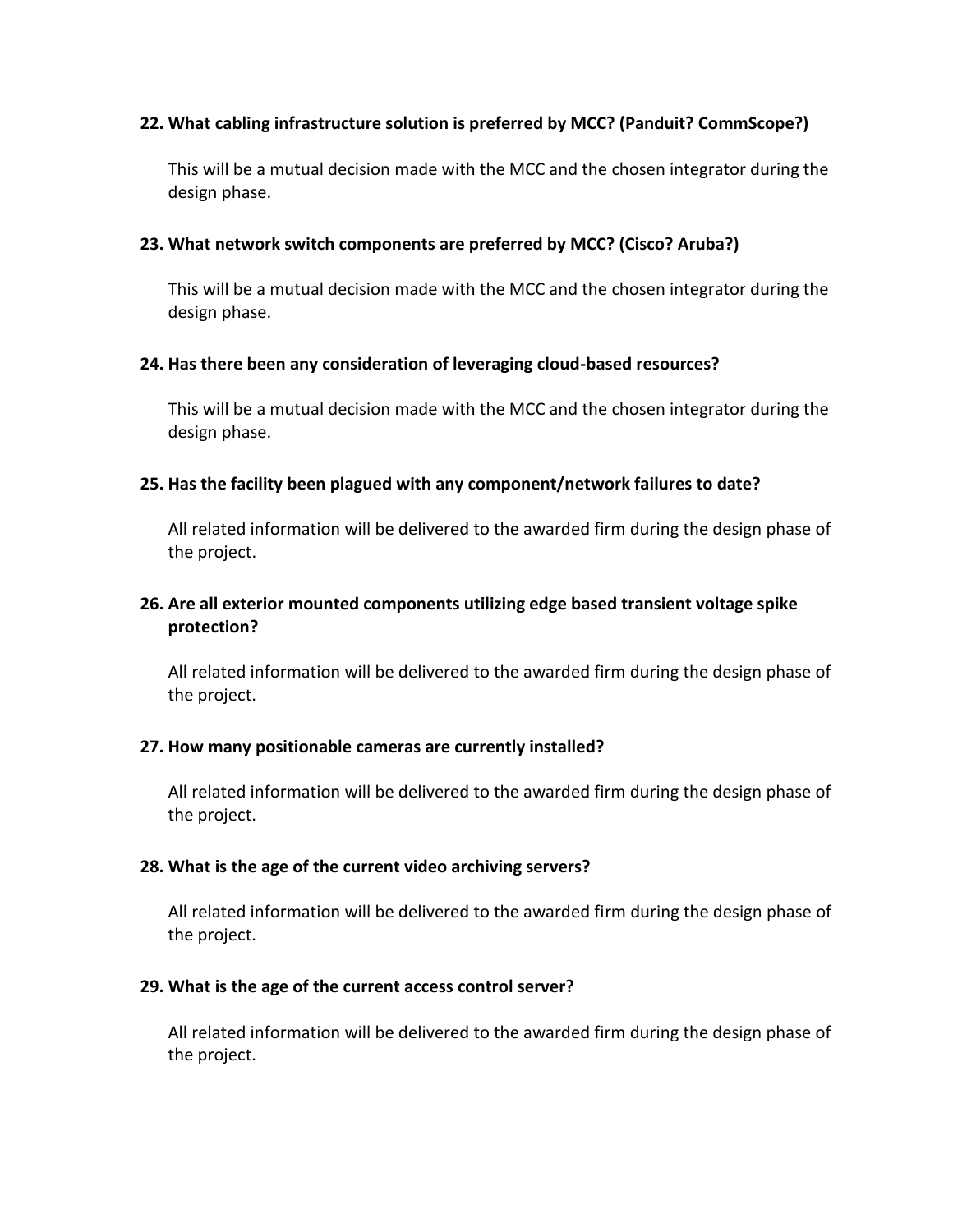## **30. What is the current OS for all security related servers?**

All related information will be delivered to the awarded firm during the design phase of the project.

## **31. What is the age of the current security workstations and monitors?**

All related information will be delivered to the awarded firm during the design phase of the project.

## **32. What is the current OS for the security workstations?**

All related information will be delivered to the awarded firm during the design phase of the project.

## **33. Are all the manufacturers Software Support Agreements current?**

All related information will be delivered to the awarded firm during the design phase of the project.

# **34. Are the latest software versions updated an running on the video & access control servers?**

All related information will be delivered to the awarded firm during the design phase of the project.

### **35. What is the age of the monitors associated with the video wall?**

All related information will be delivered to the awarded firm during the design phase of the project.

### **36. Is there a desire to upgrade the card readers from Weigand to OSDP?**

This will be a mutual decision made with the MCC and the chosen integrator during the design phase.

# **37. If the chosen integrator presents a total system replacement for existing components and software, will the chosen integrator be responsible for servicing and maintaining the old systems until the new systems come online?**

This will be a mutual decision made with the MCC and the chosen integrator during the design phase.